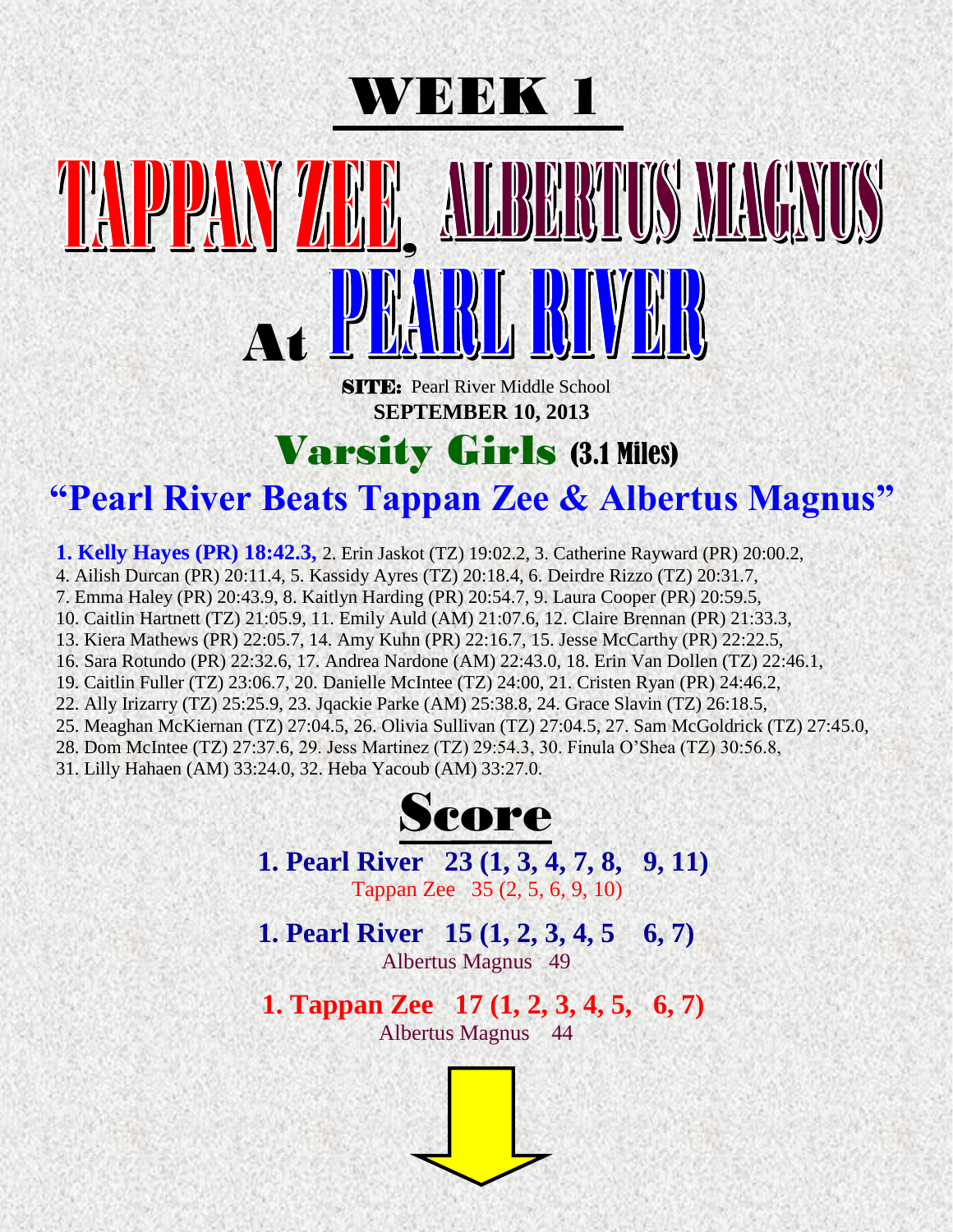

**SITE:** Nyack High School  **SEPTEMBER 10, 2013**

# Varsity Girls (3.1 Miles) **"Nanuet gets by Nyack"**

**1. Mary Kate O'Meara (NAN) 21:14,** 2. Brooke Mandry (NAN) 22:02, 3. Lauren Fernandez (NAN) 22:02, 4. Kristen Carbone (NAN) 23:36, 5. Celia Hutchins (NY) 23:37, 6. Jessica Ohle (NAN) 24:22, 7. Maggie Kyle (NY) 24:43, 8. Justine Rath (NAN) 24:50, 9. Chloe Hutchins (NY) 25:18, 10. Zoe Robertson (NY) 25:20, 11. Nicole Roeder (NAN) 25:26, 12. Kaitlyn Palacios (NY) 26:32, 13. Julia Tran (NAN) 26:37, 14. Abby Fritzgerald (NAN) 26:38, 15. Sash Cohen (NY) 26:59, 16. Johanna Watzka (NAN) 27:05, 17. Rebecca Traum (NAN) 27:12, 18. Cecile Garfunkel (NY) 27:14, 19. Mia Lowery (NAN) 27:16, 20. Kayla Kiernan (NAN) 27:49, 21. Mia Felicissimo (NAN) 28:06, 22. Selia Chen (NAN) 28:29, 23. Allison Cole (NAN) 29:19, 24. Meaghan Carson (NAN) 29:34, 25. Caroline Bennett (NAN) 29:36, 26. Samantha Vazquez (NAN) 33:16.



**1. Nanuet 16 (1, 2, 3, 4, 6, 11, 13)** Nyack 43 (5, 7, 9, 10, 12, 15, 18)

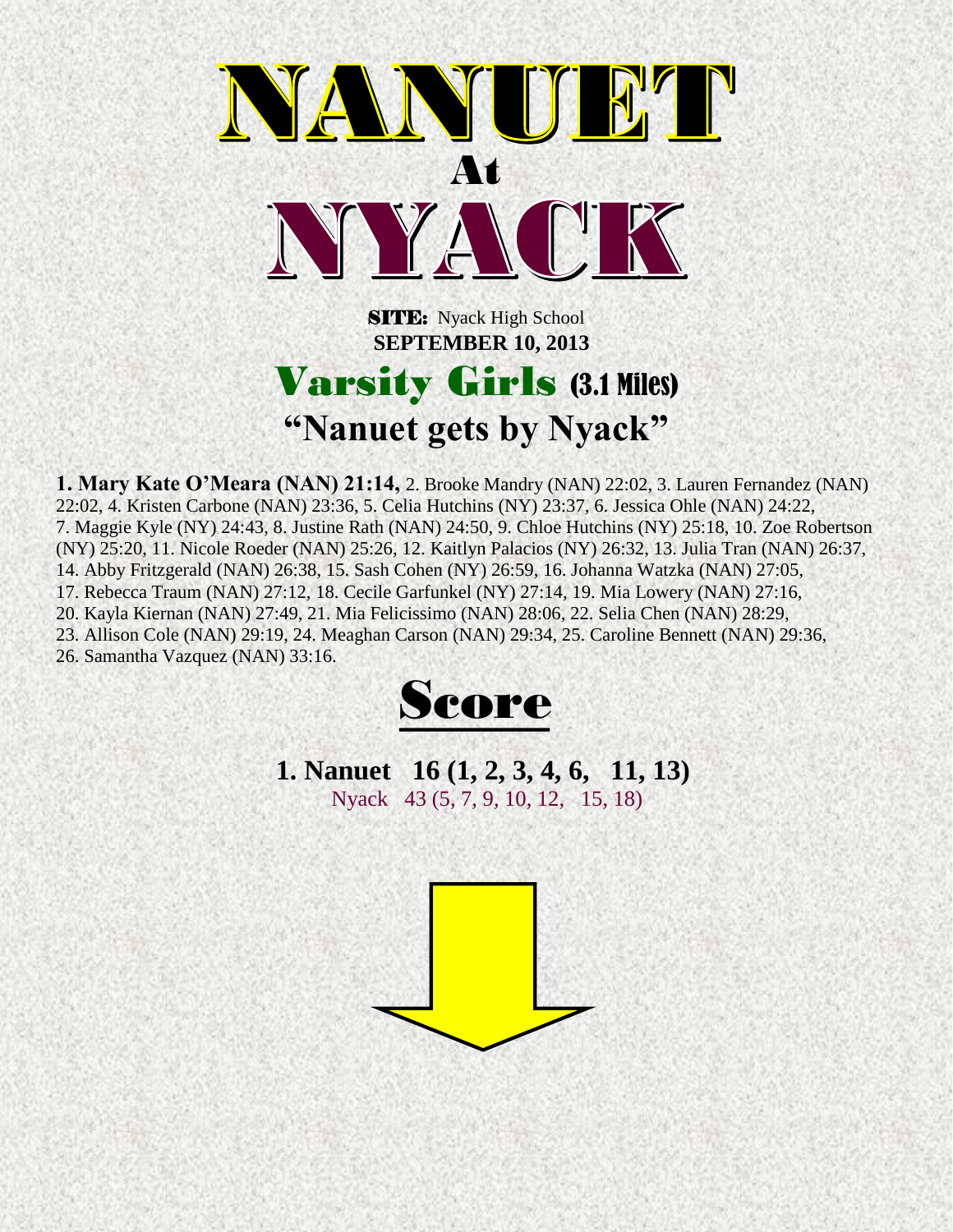

**1. Jamie Lord (NR) 19:47,** 2. Kara Santa Teresa (CS) 20:28, 3. Kylie O'Grady (NR) 20:48, 4. Kailee Stephens (NR) 21:08, 5. Kristen Dibari (NR) 21:19, 6. Claire Tantillo (NR) 21:21, 7. Alex Harris (NR) 21:22, 8. Naomi Costabile (NR) 21:23, 9. Aida Torpey (NR) 21:36, 10. Alexa Sayre (NR) 22:08, 11. Samantha Rokicsak (CS) 22:36, 12. Goodman (CS) 22:54, 13. Herman (CS) 22:55, 14. Higgins (CS) 22:58, 15. Burke (CS) 23:06, 16. Bowman (CS) 23:17, 17. Muenzer (CS) 23:30, 18. Maddie Harris (NR) 23:32, 19. Brynes (CS) 23:38, 20. Allison Keenan (NR) 23:45.



### **1. North Rockland 19 (1, 3, 4, 5, 6, 7, 8)**

Clarkstown South 44 (2, 11, 12, 13, 14, 15, 16)

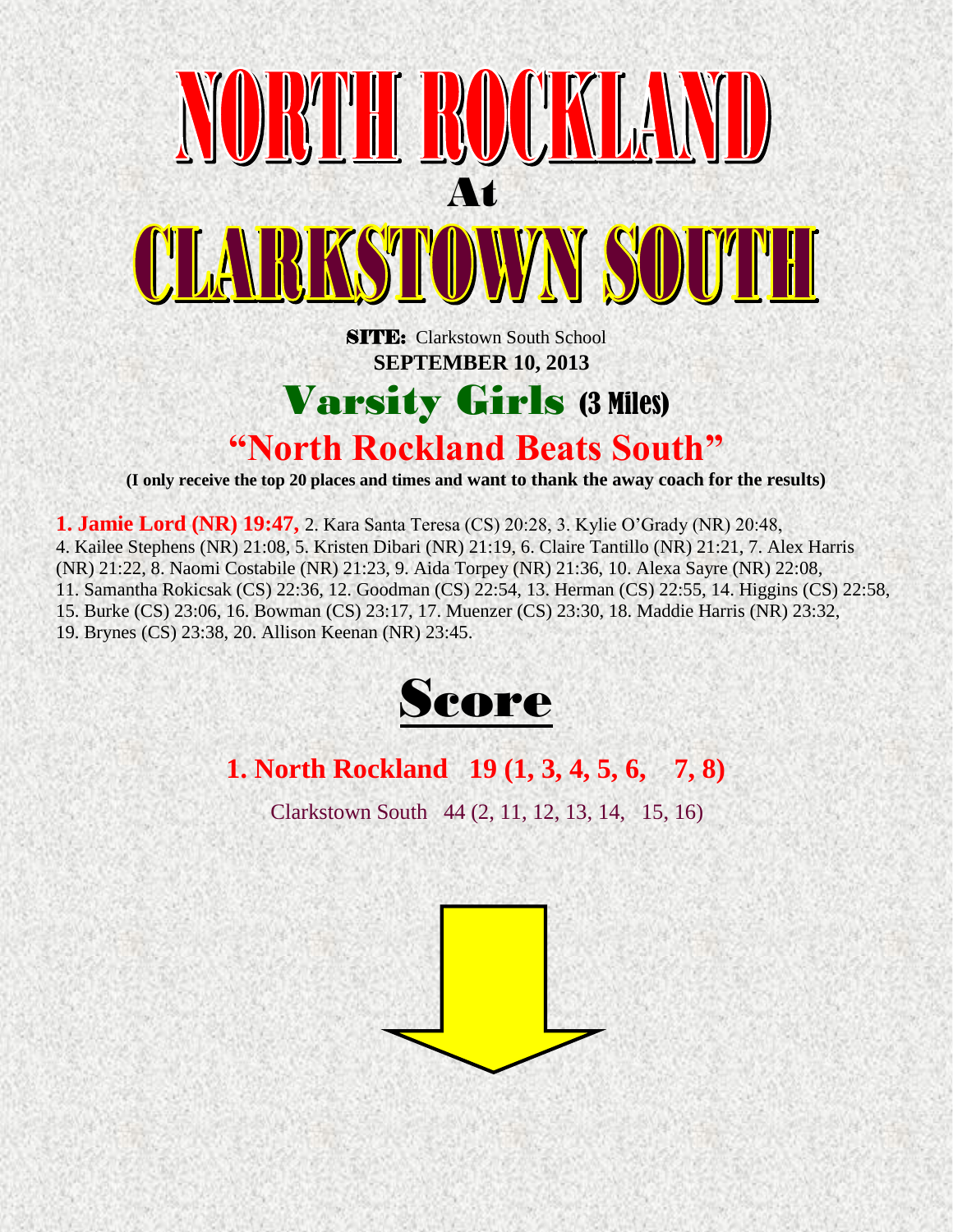

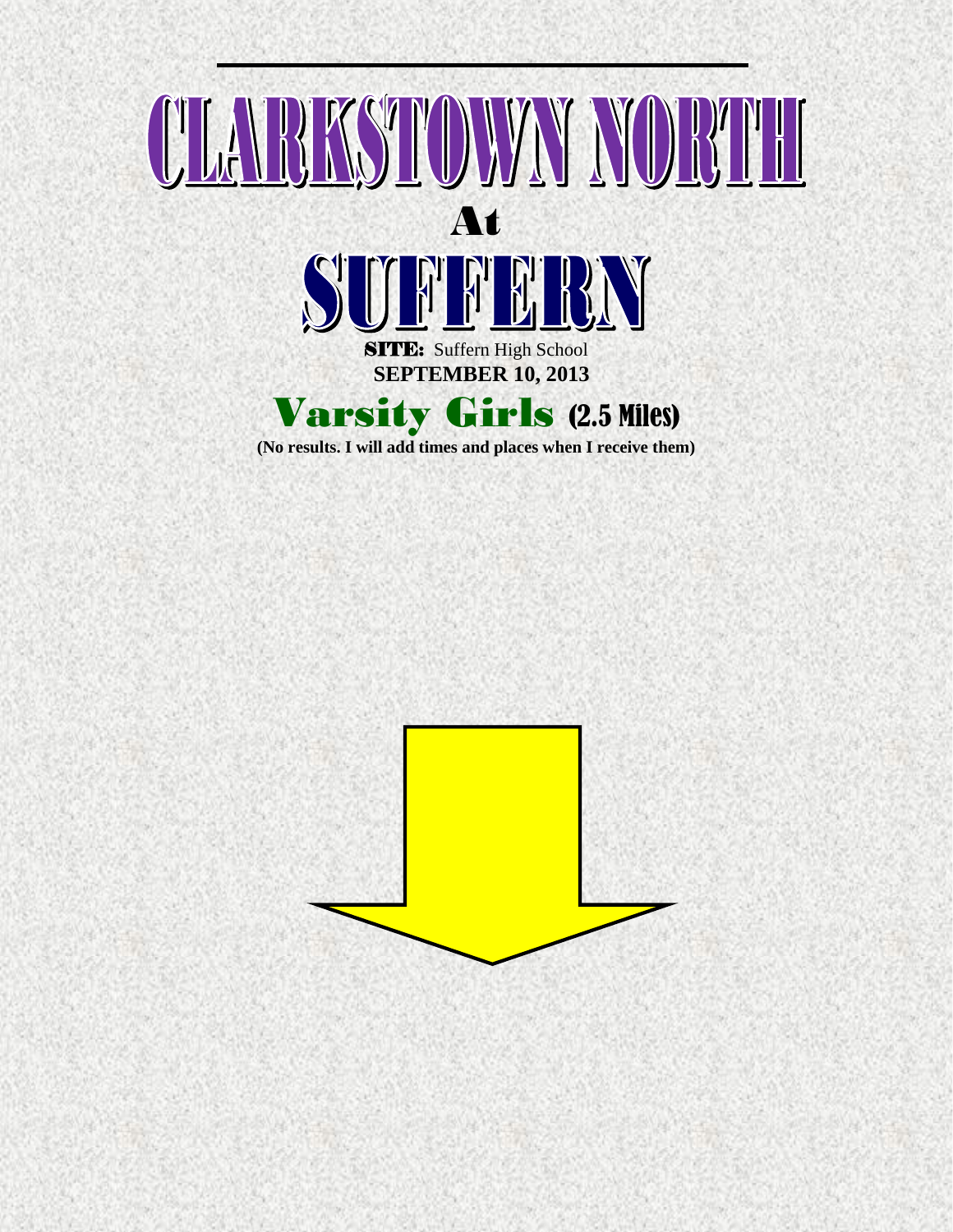

**SITE:** Tappan Zee High School **SEPTEMBER 17, 2013**

## Varsity Girls (2.5 Miles) **"Tappan Zee Squeeze's by Nanuet"**

**1. Erin Jaskot (TZ) 14:54,** 2. Mary Kate O'Meara (NAN) 15:41, 3. Kassidy Ayres (TZ) 15:49, 4. Brooke Madry (NAN) 15:53, 5. Lauren Fernandez (NAN) 15:59. 6. Deidre Rizzo (TZ) 16:12, 7. Caitlin Hartnett (TZ) 16:46, 8. Kristen Carbone (NAN) 17:11, 9. Erin Von Dollen (TZ) 17:22, 10. Jessica Ohle (NAN) 17:35, 11. Katelyn Fuller (TZ) 17:51, 12. Justine Roth (NAN) 17:58, 13. Danielle McIntee (TZ) 18:08, 14. Courtney Carbone (NAN) 18:09, 15. Jackie Sheridan (TZ) 18:22, 16. Tara Sullivan (TZ) 18:22, 17. Grace Slavin (TZ) 18:27, 18. Julia Tran (NAN) 18:30, 19. Ally Irizarry (TZ) 19:04, 20. Nicole Roeder (NAN) 19:09, 21. Riley McLaughlin (NAN) 19:10, 22. Leigha Tierney (TZ), 23. Mia Felicissimo (NAN) 24. Mia Lowery (NAN) 19:31, 25. Abby Fitzigerald (NAN) 19:35, 26. Rebecca Traum (NAN) 19:41, 27. Johanna Watzka (NAN) 19:42, 28. Caroline Bennett (NAN) 19:45, 29. Kristen Matter (TZ) 19:51, 30. Kayla Kiernan (NAN) 19:51, 31. Alyssa Nguyen (TZ) 20:06, 32. Jess Martinez (TZ) 20:13, 33. Sam McGoldrick (TZ) 20:15, 34. Meaghan McKiernan (TZ) 20:16, 35. Selia Chen (NAN) 20:25, 36. Brooke Hynes (TZ) 20:38, 37. Sinead Flanagan (NAN) 21:05, 38. Caitin Skae (TZ) 21:17, 39. Alex Maloney (TZ) 21:29, 40. Natalie Tromer (TZ) 22:09, 41. Dew Chang (TZ) 22:33, 42. Finuala O'Shea (TZ) 22:34, 43. Helen Joyner (TZ) 22:39, 44. Jen Ryan (TZ) 22:54, 45. Samiyah Basir (TZ) 23:17, 46. Kathleen Skelly (TZ) 23:32, 47. Hannah Lidharrie (TZ) 23:32, 48. Dominque McIntee (TZ) 23:44, 49. Sara Kelly (TZ) 24:09, 50. Megan Harrigan (TZ) 24:57, 51. Amanda Boiano (TZ) 25:27, 52. Rebecca Fata (TZ) 25:27, 53. Sienna Perry (TZ) 28:43.



#### **1. Tappan Zee 26 (1, 3, 6, 7, 9, 11, 13)**

Nanuet 29 (2, 4, 5, 8, 10, 12, 14)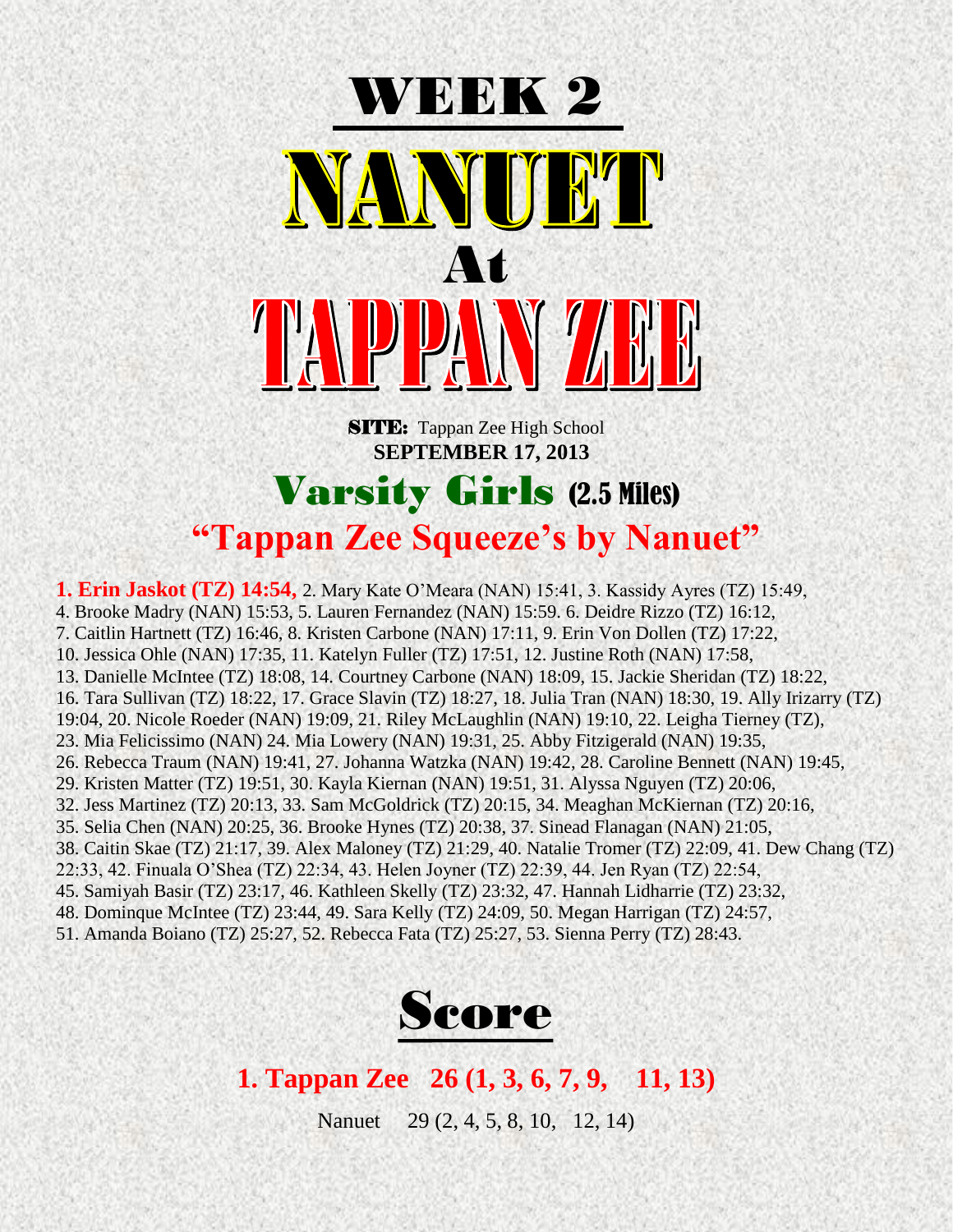

**1. Emily Auld (AM) 22:33,** 2. Celia Hutchins (NY) 22:51, 3. Louise Jones (NY) 22:58, 4.Chloe Hutchins (NY) 23:56, 5. Andrea Nardune (AM) 24:08, 6. Jackie Parker (AM) 24:12, 7. Maggie Kyle (NY) 24:39, 8. Sasha Cohen (NY) 24:50, 9. Cecile Garfunkel (NY) 25:37, 10. Allison Cole (NY) 26:06, 11. Kaitlyn Palacios (NY) 26:26, 12. Lily Halter (AM) 32:25, 13. Yaconb Heba (AM) 32:26.



### **Nyack 24 (2, 3, 4, 7, 8, 9, 10)**

Albertus Magnus 35 (1, 5, 6, 11, 12)

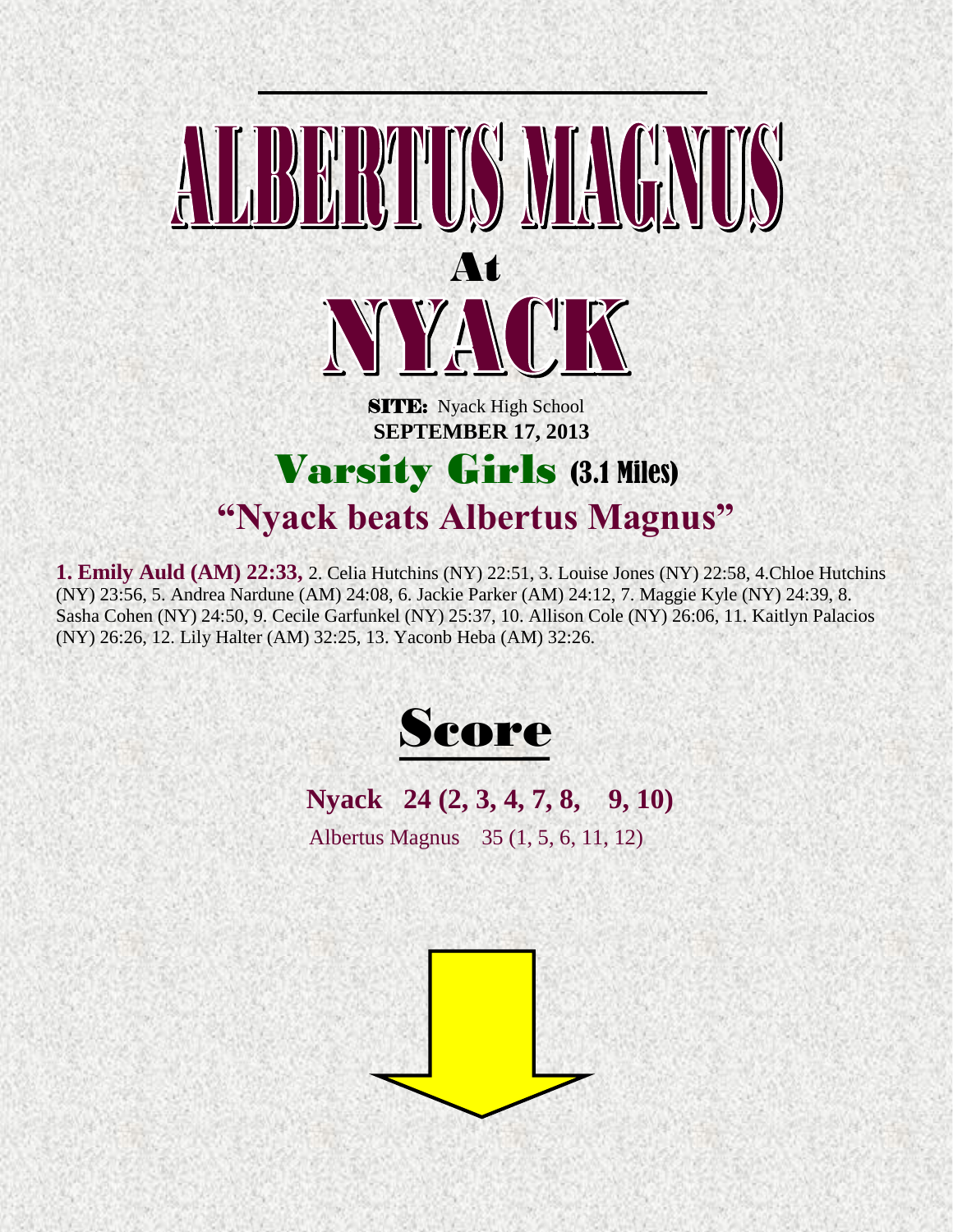

**SITE:** Anthony Wayne Park  **SEPTEMBER 17, 2013**

# Varsity Girls (3.1 Miles)

### **"North Rockland has no problem with Clarkstown North"**

**1. Kailee Stephens (NR) 20:52,** 2. Jamie Lord (NR) 20:54, 3. Alex Harris (NR) 21:03, 4. Emily Betts (CN) 21:41, 5. Alexa Sayre (NR) 22:02, 6. Claire Tantillo (NR) 22:05, 7. Kylie O'Grady (NR) 22:05, 8. Naomi Costabile (NR) 22:31, 9. Maisel (CN) 23:46, 10. Zweig (CN) 24:08, 11. Descartes (NR) 24:54, 12. Lubaszka (NR) 25:10, 13. R. Miller (CN) 25:41, 14. S. Miller (CN) 32:15.



#### **North Rockland 17 (1, 2, 3, 5, 6, 7, 8)**

Clarkstown North 50 (4, 9, 10, 13, 14)

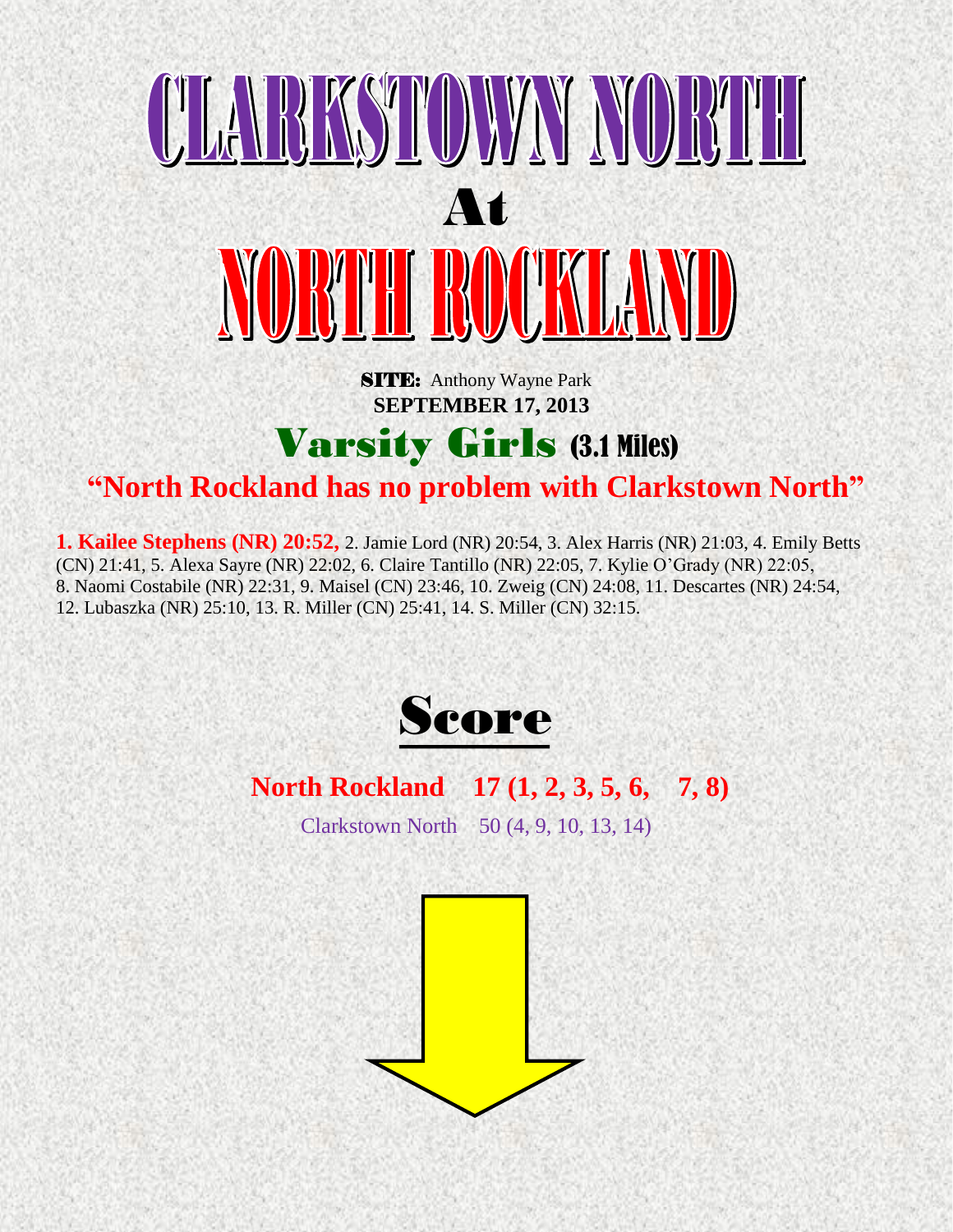

**(I want to thank the away coach for the results)**

**1. Kate Zendell (SUFF) 17:30,** 2. Rachel Ludwikowski (SUFF) 17:52, 3. Anna Breton (SUFF) 19:13, 4. Kamryn McIntosh (SUFF) 19:21, 5. Elina Breton (SUFF) 19:34, 6. Angelica Matwiejczuk (SUFF) 20:24, 7. Marina Araujo (CS) 20:39, 8. Kara Santa Theresa (CS) 20:58, 9. Samantha Rokicsak (CS) 21:01, 10. Emily Byrnes (SUFF) 21:10, 11. Amrita Persaud (SUFF) 21:13, 12. Herman (CS) 21:39, 13. Hannah Consiglio (SUFF) 21:43, 14. Higgins (CS) 21:47, 15. Muenzer (CS) 22:05, 16. Goodman (CS) 22:08, 17. Byrnes (CS) 22:27, 18. Bowman (CS) 22:35, 19. Jackie Becker (SUFF) 22:36, 20. Cassandria Duitz (SUFF) 23:14, 21. Jones (CS) 23:20, 22. Grande (CS) 23:47, 23. Kristen Trombetta (SUFF) 23:53, 24. Beth McKiever (SUFF) 23:56, 25. Imani SOlan (SUFF) 25:22, 26. Nicole Becker (SUFF) 25:25, 27. Okeke (CS) 25:28, 28. Brianna Klev (SUFF) 25:35, 29. Perri Goodman (SUFF) 26:18, 30. St. Onge (CS) 26:39, 31. Sern (CS) 27:51, 32. Darly Numa (SUFF) 33:56.



# **Suffern 15 (1, 2, 3, 4, 5, 6, 10)**

Clarkstown South 47 (7, 8, 9, 11, 12)

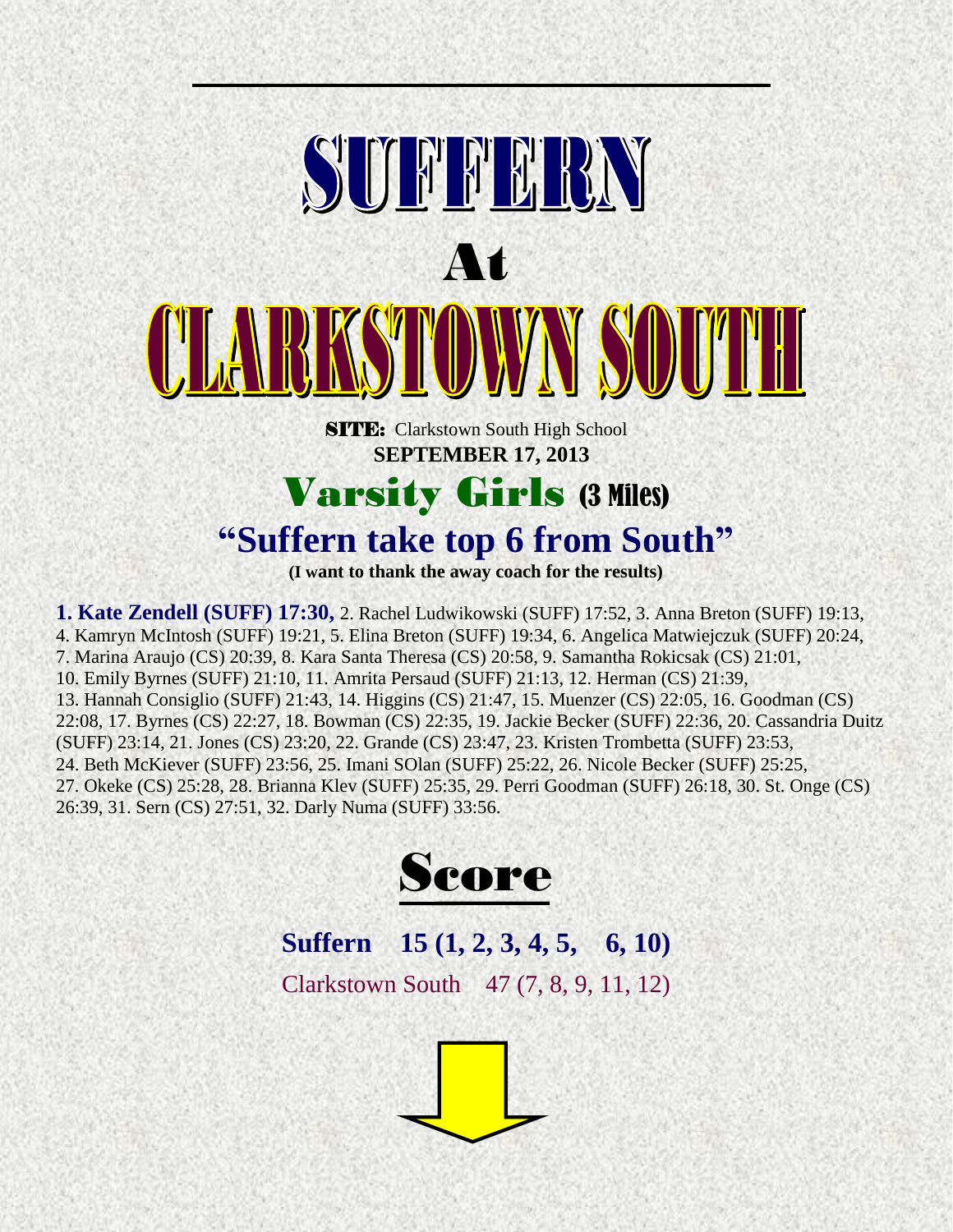

 **SEPTEMBER 24, 2013**

### Varsity Girls (2.5 Miles) **"Nyack, No problem for Tappan Zee"**

**1. Erin Jaskot (TZ) 15:02,** 2. Kassidy Ayres (TZ) 16:17, 3. Deidre Rizzo (TZ) 16:29, 4. Caitlin Hartnett (TZ) 16:58, 5. Erin Von Dollen (TZ) 17:29, 6. Katelyn Fuller (TZ) 17:47, 7. Louise Jones (NY) 18:12, 8. Danielle McIntee (TZ) 18:20, 9. Tara Sullivan (TZ) 18:22, 10. Zoe Robertson (NY) 18:25, 11. Celia Hutchins (NY) 18:36, 12. Jackie Sheridan (TZ) 18:43, 13. Grace Slavin (TZ) 18:54, 14. Sasha Cohen (NY) 19:00, 15. Chloe Hutchins (NY) 19:09, 16. Cecile Garfunkel (NY) 19:27, 17. Meaghan McKiernan (TZ) 19:47, 18. Alison Cole (NY) 19:50, 19. Leigha Tierney (TZ) 20:00, 20. Olivia Sullivan (TZ) 20:16, 21. Kristen Mattera (TZ) 20:29, 22. Alyssa Nguyen (TZ) 20:43, 23. Caitlin Skae (TZ) 20:55, 24. Cara Kohlbrenner (TZ) 21:18, 25. Brooke Hynes (TZ) 21:37, 26. Alex Maloney (TZ) 22:04, 27. Dominque McIntee (TZ) 22:26, 28. Samiyah Basir (TZ) 22:37, 29. Helen Joyner (TZ) 22:39, 30. Natalie Tromer (TZ) 22:39, 31. Jen Ryan (TZ) 22:42, 32. Drew Chang (TZ) 22:46, 33. Kathleen Skelly (TZ) 23:57, 34. Amanda Boiano (TZ) 24:10, 35. Rebecca Fata (TZ) 24:22, 36. Finuala O'Shea (TZ) 24:22.



#### **1. Tappan Zee 15 (1, 2, 3, 4, 5, 6, 8)**

Nyack 49 (7, 9, 10, 11, 12)

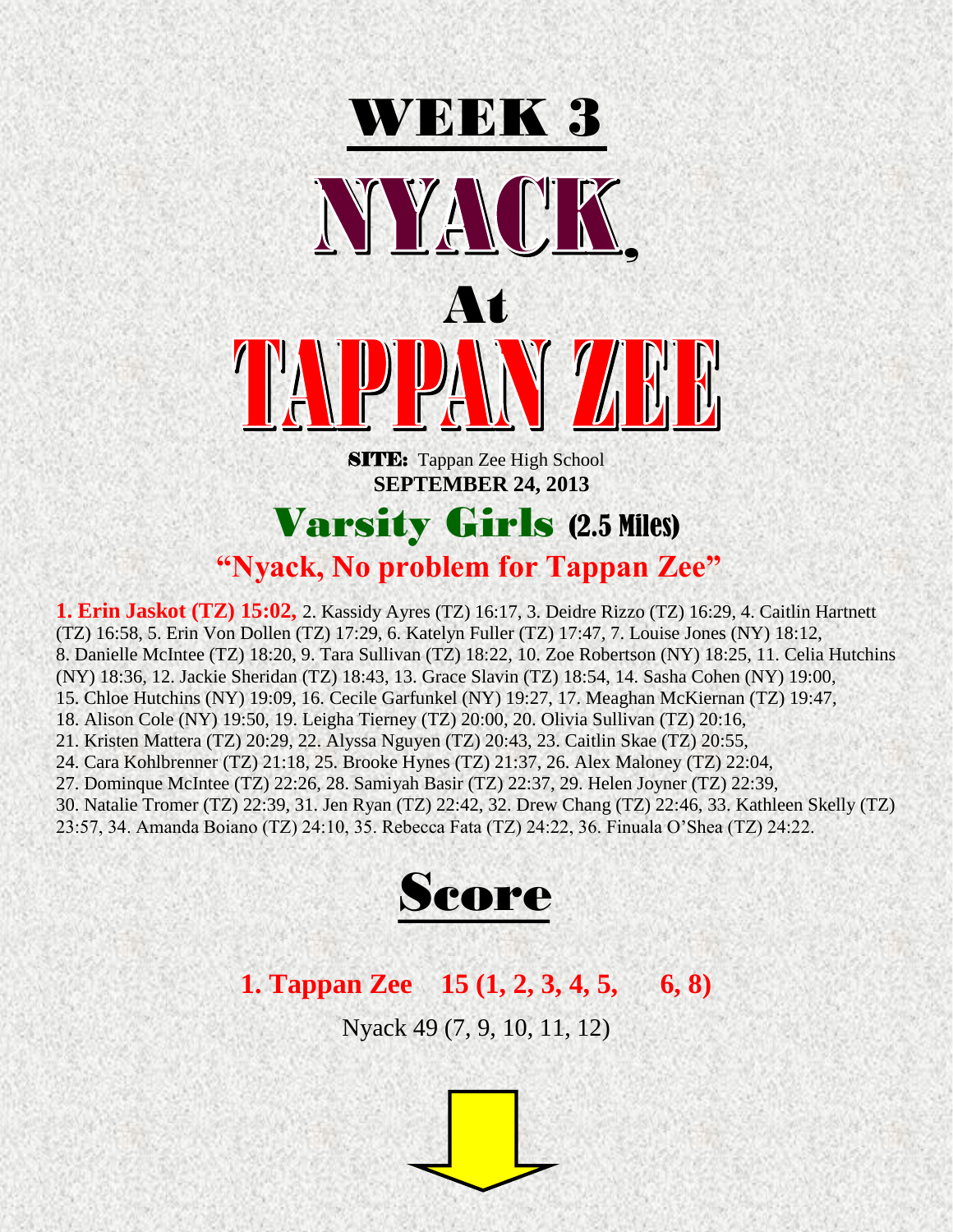

**(No results. I will add times and places when I receive them)**

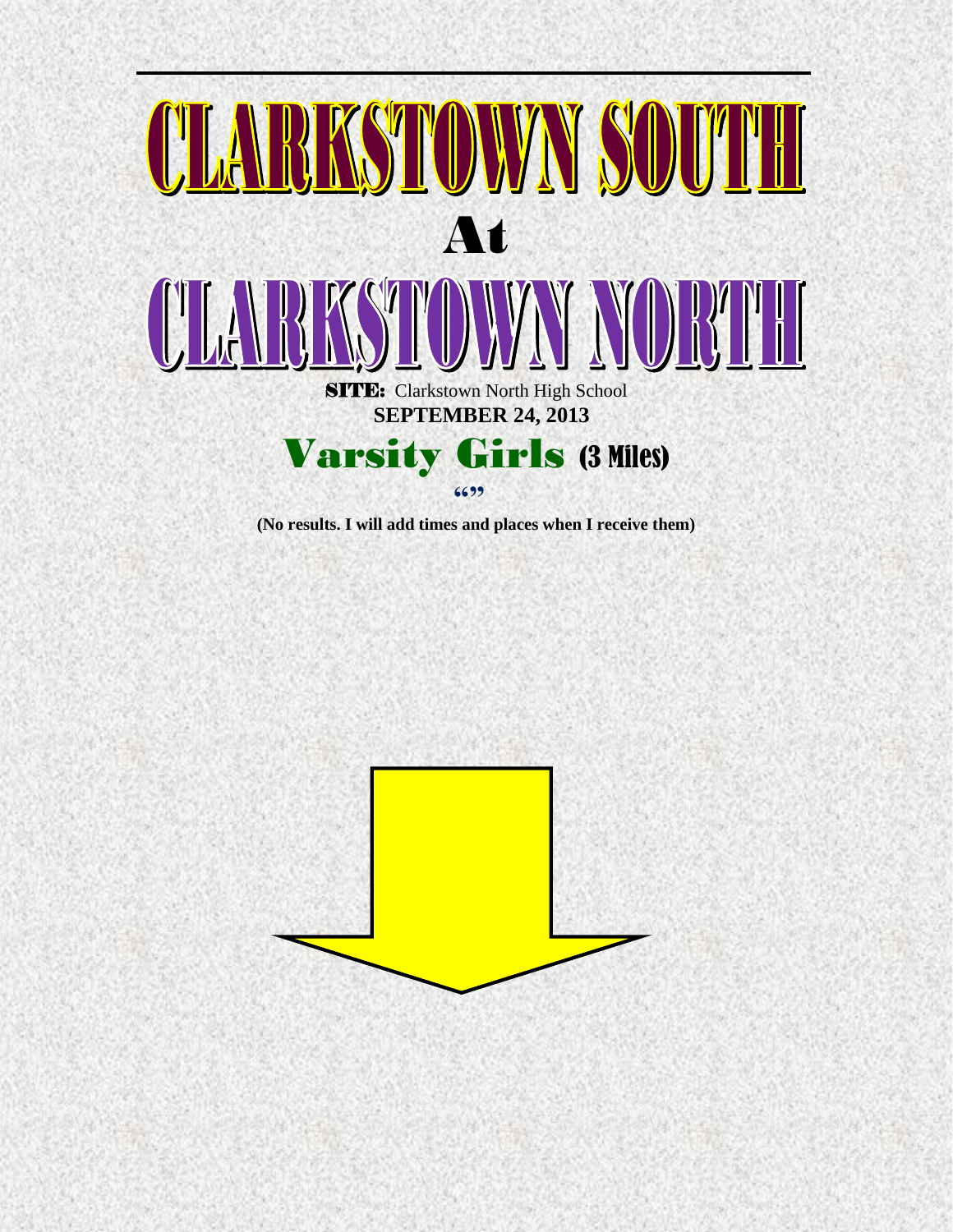

**(I want to thank the away coach for the results)**

**1. Kelly Hayes (PR) 18:43,** 2. Brooke Madry (NAN) 19:02, 3. Catherine Rayward (PR) 19:12, 4. MaryKate O'Meara (NAN) 19:21, 5. Erin Clinton (PR) 19:42, 6. Ailish Durcan (PR) 19:46, 7. Kaitlyn Harding (PR) 19:48, 8. Emma Haley (PR) 19:57, 9. Laura Cooper (PR) 20:22, 10. Ann McCormack (PR) 20:31, 11. Kristen Carbone (NAN) 20:38, 12. Grace Raffa (PR) 20:42, 13. Amy Kuhn (PR) 20:53, 14. Kaitlin O'Riordan (PR) 21:36, 15. Brianne Garvey (PR) 21:56, 16. Jessica Ohle (NAN) 22:14, 17. Mia Fellicissimo (NAN) 22:25, 18. Julia Tran (NAN) 22:27, 19. Justine Roth (NAN) 22:30, 20. Riley McLaughlin (NAN) 22:34, 21. Mia Lowery (NAN) 22:33, 22. Nicole Roder (NAN) 23:48, 23. Abby Fitzgerald (NAN) 24:22, 24. Sinead Flanagan (NAN) 24:22, 25. Kayla Kiernan (NAN) 24:33, 26. Megan Carsen (NAN) 24:49, 27. Selia Chen (NAN) 25:04.



#### **Pearl River 22 (1, 3, 5, 6, 7, 8, 9)**

Nanuet 39 (2, 4, 11, 16, 17)

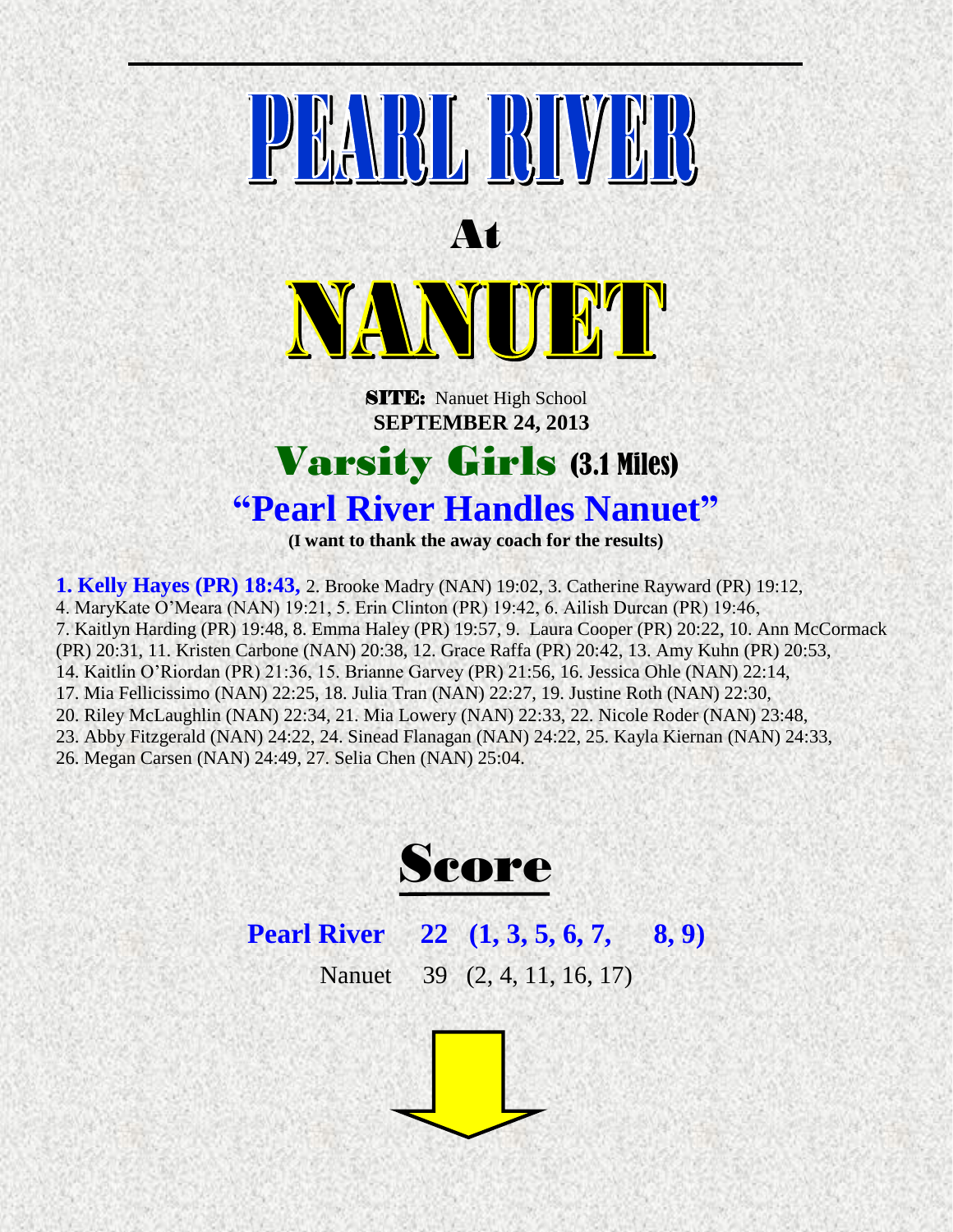

**SITE:** Suffern High School  **SEPTEMBER 24, 2013**

# Varsity Girls (2.5 Miles)

#### **"Suffern quietly gets by North Rockland"**

**1. Rachel Ludwikowski (SUFF) 14:50,** 2. Kate Zendell (SUFF) 14:50, 3. Jamie Lord (NR) 15:16, 4. Kamryn McIntosh (SUFF) 15:21, 5. Elina Breton (SUFF) 15:40, 6. Kailee Stephens (NR) 15:46, 7. Alex Harris (NR) 16:02, 8. Angelica Matwiejczuk (SUFF) 16:05, 9. Kristen Dibari (NR) 16:07, 10.Kylie O'Grady (NR) 16:25, 11. Morgan (SUFF) 16:37, 12. Aida Torpey (NR) 16:41, 13. Alexa Sayre (NR) 16:47, 14. Claire Tantillo (NR) 16:53, 15. Naomi Costabile (NR) 17:19, 16. Jackie Becker (SUFF) 18:03, 17. Allison Keenan (NR) 18:15, 18. Lubaszka (NR) 18:55, 19. Kristen Trombetta (SUFF) 19:04, 20. Roppula (NR) 19:16, 21. Desxarto (NR) 19:28, Nicole Becker (SUFF) 19:37, 23. Corker (SUFF) 20:06, 24. Imani Solan (SUFF) 21:49, 25. Perri Goodman (SUFF) 21:56, 26. Scholl (SUFF) 22:12, 27. Dalmeus (SUFF) 26:44.



### **Suffern 20 (1, 2, 4, 5, 8, 11, 16)**

North Rockland 35 (3, 6, 7, 9, 10)